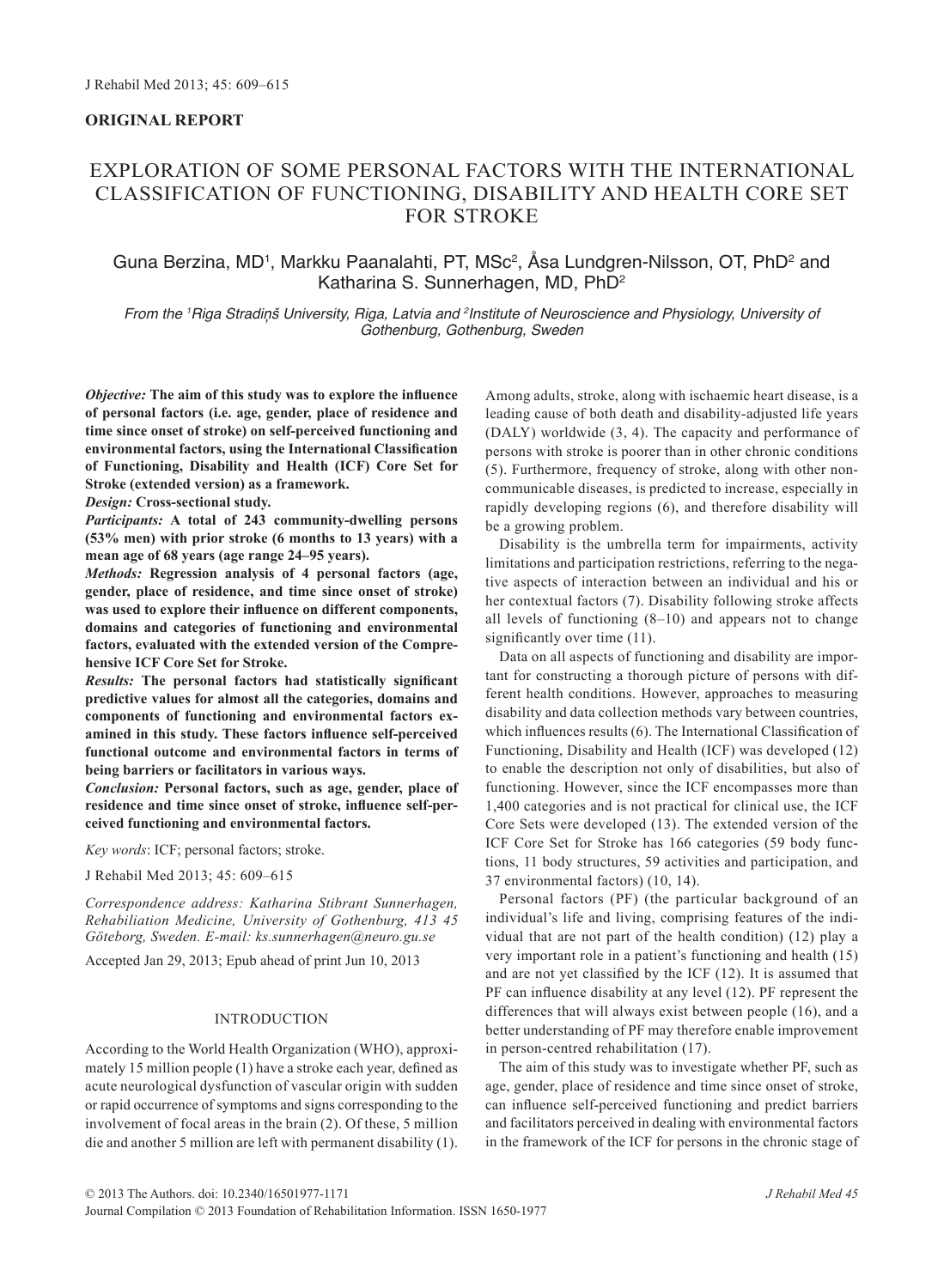stroke who live in Sweden. The PF selected for study relate to a basic background for living with permanent disability and it is possible to categorize or measure them, compared with factors such as coping styles or social background, which require deeper knowledge and specific measurement instruments.

### Material and Methods

### *Participants*

Data from 243 persons were included in the study. Inclusion criteria were: diagnosis of stroke (ICD-10 codes I60–I67), clinically determined by specialists at stroke units according to WHO criteria (2) and confirmed by computed tomography (CT); age at least 18 years; having given written informed consent (or consent given by next to kin); time from onset of stroke of at least 6 months. The persons were a convenience sample of those with prior stroke living in the community. They were either former patients of a stroke unit or of a rehabilitation clinic, who were in contact with physical therapists in the community or recruited through a patient organization. The aim was to include people of different ages, with different social situations and levels of impairments.

#### *Methods*

Interviews were carried out between 6 months and 13 years after the onset of stroke, with a mean of 33.3 months. There were 5 interviewers, all of whom were trained prior to the study. Participants were interviewed at home using semi-structured questions based on the extended version of the Comprehensive ICF Core Set for Stroke, which includes 166 categories of second-level classification of the ICF (10). The Core Set was completed using all the information received and the researcher's impressions of the interviewed patient.

The study conformed to the ethical principles of the Declaration of Helsinki and was approved by the ethics committee of the University of Gothenburg (numbers T129-05/Ad 419-04 and 390-05).

#### *Data analysis*

Statistical analyses were carried out using SPSS (version 20.0). Descriptive statistics were used for demographic and clinical characteristics of the study population. The qualifier scale of the ICF categories was dichotomized to avoid analysing data that would not represent actual changes in components of the ICF. The qualifier 0 (no problem) was maintained for body functions and structures and activities and participation, qualifiers 1–4 were re-coded to 1 (problem), response option 8 (not specified) was treated as missing, and response option 9 (not applicable) was re-coded to 0 (no problem). For facilitators of environmental factors, qualifiers 1–4 (facilitators) recoded as 1, 0 (neither/nor) were maintained, response option 8 (not specified) was treated as missing, and response options  $9$  (not applicable) and  $-1$  to –4 (barriers) were re-coded as 0 (neither/nor). For barriers of environmental factors, qualifiers –1 to –4 (barriers) recoded as 1, 0 (neither/ nor) was maintained, response option 8 (not specified) was treated as missing, and response option 9 (not applicable) and 1–4 (facilitators) were re-coded as 0 (neither/nor). The problems were counted under different components of functioning, and facilitators and barriers were counted according to the domains of environmental factors included in the extended ICF Core Set for Stroke.

#### Table I. *Baseline characteristics of study population*

|                                    | Males             | Females           | Total            |  |
|------------------------------------|-------------------|-------------------|------------------|--|
| Characteristics                    | $(n=129, 53.1\%)$ | $(n=114, 46.9\%)$ | $(n=243, 100\%)$ |  |
| Age, years                         |                   |                   |                  |  |
| Mean (min-max)                     | $67.7(31-92)$     | $71.3(24 - 95)$   | $69.4(24-95)$    |  |
| Median                             | 68                | 74                | 71               |  |
| IQR                                | $60.2 - 77$       | $63 - 83$         | $62 - 80$        |  |
| Time since onset of stroke, months |                   |                   |                  |  |
| Mean (min-max)                     | $33.9(6 - 144)$   | $32.7(6 - 157)$   | $33.3(6 - 157)$  |  |
| Median                             | 18                | 12                | 14               |  |
| IQR                                | $12 - 42.5$       | $11 - 46$         | $12 - 44$        |  |
| Place of residence, $n$ (%)        |                   |                   |                  |  |
| Country                            | 37(28.7)          | 30(26.3)          | 67(27.6)         |  |
| City                               | 92(71.3)          | 84 (73.7)         | 176(72.4)        |  |
| Diagnosis, ICD-10, $n$ (%)         |                   |                   |                  |  |
| <b>I60</b>                         | 7(5.4)            | 7(6.1)            | 14(5.8)          |  |
| <b>I61</b>                         | 19(14.7)          | 7(6.1)            | 26(10.7)         |  |
| <b>I63</b>                         | 70(54.3)          | 85 (74.6)         | 155(63.8)        |  |
| <b>I64</b>                         | 33(25.6)          | 15(13.2)          | 48 (19.8)        |  |
| Affected side of body, $n$ (%)     |                   |                   |                  |  |
| None                               | 8(6.2)            | 12(10.5)          | 20(8.2)          |  |
| Right                              | 40(31.0)          | 39 (34.2)         | 79 (32.5)        |  |
| Left                               | 66(51.2)          | 52(45.6)          | 118(48.6)        |  |
| Both                               | $7(5.4\%)$        | 6(5.3)            | 13(5.3)          |  |
| No data                            | 8(6.2)            | 5(4.4)            | 13(5.3)          |  |
| Modified Rankin scale, $n$ (%)     |                   |                   |                  |  |
| $0$ – no disability                | 5(3.9)            | 5(4.4)            | 10(4.1)          |  |
| $1 - no$ significant disability    | 35(27.1)          | 20(17.5)          | 55 (22.6)        |  |
| $2$ – slight disability            | 36(27.9)          | 32(28.1)          | 68 (28.0)        |  |
| $3$ – moderate disability          | 25(19.4)          | 30(26.3)          | 55(22.6)         |  |
| 4 – moderately severe disability   | 25(19.4)          | 25(21.9)          | 50(20.6)         |  |
| $5$ – severe disability            | 2(1.5)            | 1(0.9)            | 3(1.2)           |  |
| No data                            | 1(0.8)            | 1(0.9)            | 2(0.8)           |  |

IQR: interquartile range; ICD-10: International Classification of Diseases  $10<sup>th</sup>$  revision.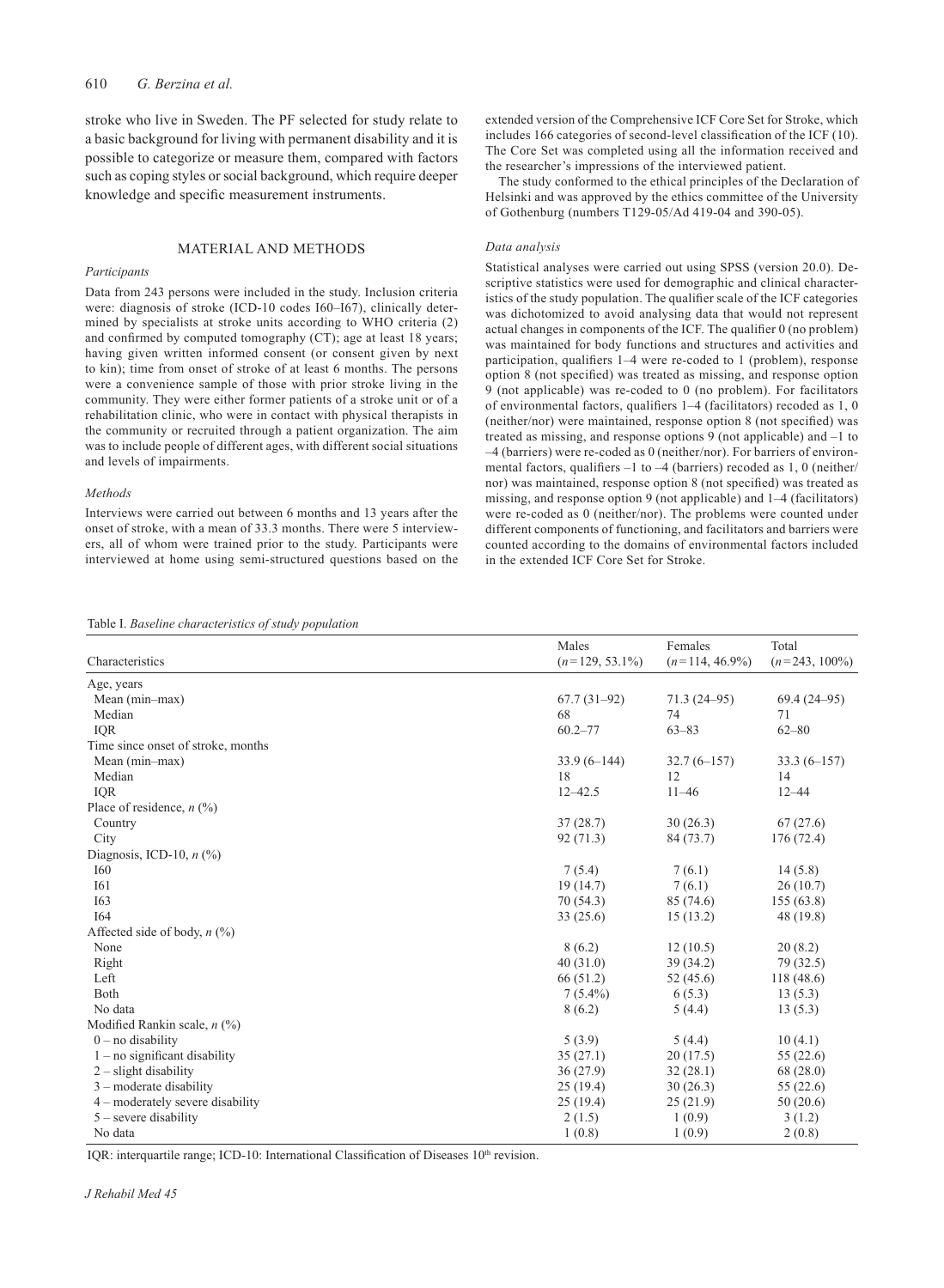The same independent variables were used in both the standard multiple regression analysis and the direct logistic regression analysis: age, gender, place of residence (rural or city) and time since onset of stroke. Preliminary analyses were conducted to assess the assumptions of normality, linearity, multicollinearity and homoscedasticity, to ensure that they are adequately fulfilled.

Standard multiple regression was used to assess the ability of selected factors to predict the number of problems in functioning (in the components of body functions and activities and participation) and the number of barriers and facilitators in environmental factors divided into 5 domains ("products and technology"; "natural environment and human rights"; "support and relationships"; "attitudes"; and "services, systems and policies").

Direct logistic regression was used to assess the impact of PF on the perception of selected components of activities and participation and environmental factors in the context of the ICF: "Moving around in different locations" (d469); "Toileting" (d530); "Dressing" (d540); "Doing housework" (d640); "Recreation and leisure" (d920); "Physical geography" (e210); and "Immediate family" (e310). These domains were selected on the basis of their properties for reflecting the need for assistance, previous reports of their being common problems (18–20), and according to clinical judgment.

### **RESULTS**

The majority of the study population (176 subjects (72.4%), mean age 69.4 years, 95 males (52%)) lived in the city. Sixtyseven subjects (27.6%), mean age 73.5 years, 37 males (55%), lived in rural settings. The baseline characteristics of the study population are shown in Table I.

The most commonly reported problems of functioning were related to mobility, but visual and memory problems were also common (Table II). Relationships with other human beings were important as facilitators (Table II). "Physical geography" (e210), along with "design, construction and building products and technology of building for public use", were the most common barriers (Table II). Descriptive statistics for 12 outcome variables used in the multiple linear regression analysis are shown in Table III, and for 7 outcome variables used in the direct logistic regression analysis in Table V.

Higher age indicated a greater number of problems in functioning. Age also had an influence on most of the areas in the environmental factors. Reports of restrictions in "activities and participation" were more typical in older patients (Tables IV and VI). Time since onset was found to be a factor that influences "activities and participation" and from "environmental factors", the perception of attitudes was influenced (Table IV). Living in a rural setting was associated with perceiving facilitators in "natural environment and human-made changes in the environment". On the other hand, those who lived in the city reported facilitators in "support and relationships" and "attitudes" to a higher degree than those who lived in a rural setting (Tables IV and VI). The results of the complete analyses of the regression analyses are shown in Tables IV and VI, where only independent variables with a *p*-value of less than 0.1 are included. The beta value in Tables IV and VI is reported for the model including all 4 PF.

Table II. *Commonly reported problems of functioning and facilitators and barriers of environmental factors*

|              |                                                                    | $n\ (\%)$                |
|--------------|--------------------------------------------------------------------|--------------------------|
|              | <b>Body functions</b>                                              |                          |
| <b>b730</b>  | Muscle power functions                                             | 165(67.9)                |
| b455         | Exercise tolerance functions                                       | 147(60.5)                |
| <b>b770</b>  | Gait pattern functions                                             | 143 (58.8)               |
| b210         | Seeing functions                                                   | 134(55.1)                |
| b144         | Memory functions                                                   | 125(51.4)                |
| <b>b</b> 740 | Muscle endurance functions                                         | 118 (48.6)               |
| b130         | Energy and drive functions                                         | 114 (46.9)               |
| b755         | Involuntary movement reaction functions                            | 106 (43.6)               |
| <b>b</b> 710 | Mobility of joint functions                                        | 106(43.6)                |
| <b>b</b> 760 | Control of voluntary movement functions                            | 98 (40.3)                |
| b735         | Muscle tone functions                                              | 85 (35)                  |
| b140         | <b>Attention functions</b>                                         | 81 (33.3)                |
| <b>b280</b>  | Sensation of pain                                                  | 78 (32.1)                |
| b134<br>b235 | Sleep functions<br>Vestibular functions                            | 77 (31.7)                |
|              |                                                                    | 76 (31.3)                |
| d455         | Activities and participation                                       |                          |
| d845         | Moving around<br>Acquiring, keeping and terminating a job          | 205 (84.4)<br>183 (75.3) |
| d450         | Walking                                                            | 181 (74.5)               |
| d850         | Remunerative employment                                            | 169(69.5)                |
| d460         | Moving around in different locations                               | 166(68.3)                |
| d640         | Doing housework                                                    | 166 (68.3)               |
| d465         | Moving around using equipment                                      | 159 (65.4)               |
| d855         | Non-remunerative employment                                        | 154(63.4)                |
| d230         | Carrying out daily routine                                         | 153(63)                  |
| d475         | Driving                                                            | 153(63)                  |
| d430         | Lifting and carrying objects                                       | 147(60.5)                |
| d240         | Handling stress and other psychosocial demands                     | 143 (58.8)               |
| d440         | Fine hand use                                                      | 132 (54.3)               |
| d445         | Hand and arm use                                                   | 130 (53.5)               |
| d920         | Recreation and leisure                                             | 130 (53.5)               |
|              | <b>Body structures</b>                                             |                          |
| s110         | Structure of brain                                                 | 97 (39.9)                |
| s750         | Structure of lower extremity                                       | 78 (32.1)                |
| s730         | Structure of upper extremity                                       | 68 (28)                  |
| s410         | Structure of cardiovascular system                                 | 54 (22.2)                |
| s720         | Structure of shoulder region                                       | 46 (18.9)                |
|              | Environmental factors as barriers                                  |                          |
| e150         | Design, construction and building products and                     | 23(9.5)                  |
|              | technology of buildings for public use                             |                          |
| e210         | Physical geography                                                 | 23 (9.5)                 |
| e155         | Design, construction and building products and                     | 20(8.2)                  |
|              | technology of buildings for private use                            |                          |
| e250         | Sound                                                              | 19(7.8)                  |
| e460<br>e450 | Societal attitudes<br>Individual attitudes of health professionals | 18(7.4)                  |
|              |                                                                    | 17(7)                    |
| e310         | Environmental factors as facilitators                              |                          |
| e320         | Immediate family<br>Friends                                        | 193 (79.4)<br>173 (71.2) |
| e315         | Extended family                                                    | 149(61.3)                |
| e355         | Health professionals                                               | 149 (61.3)               |
| e325         | Acquaintances, peers, colleagues, neighbours, and                  | 118 (48.6)               |
|              | community members                                                  |                          |
| e110         | Products or substances for personal consumption                    | 113 (46.5)               |
| e120         | Products and technology for personal indoor and                    | 113 (46.5)               |
|              | outdoor mobility and transportation                                |                          |
| e580         | Health services, systems and policies                              | 113 (46.5)               |
| e410         | Individual attitudes of immediate family members                   | 112 (46.1)               |
| e540         | Transportation services, systems and policies                      | 106(43.6)                |
| e570         | Social security services, systems and policies                     | 106(43.6)                |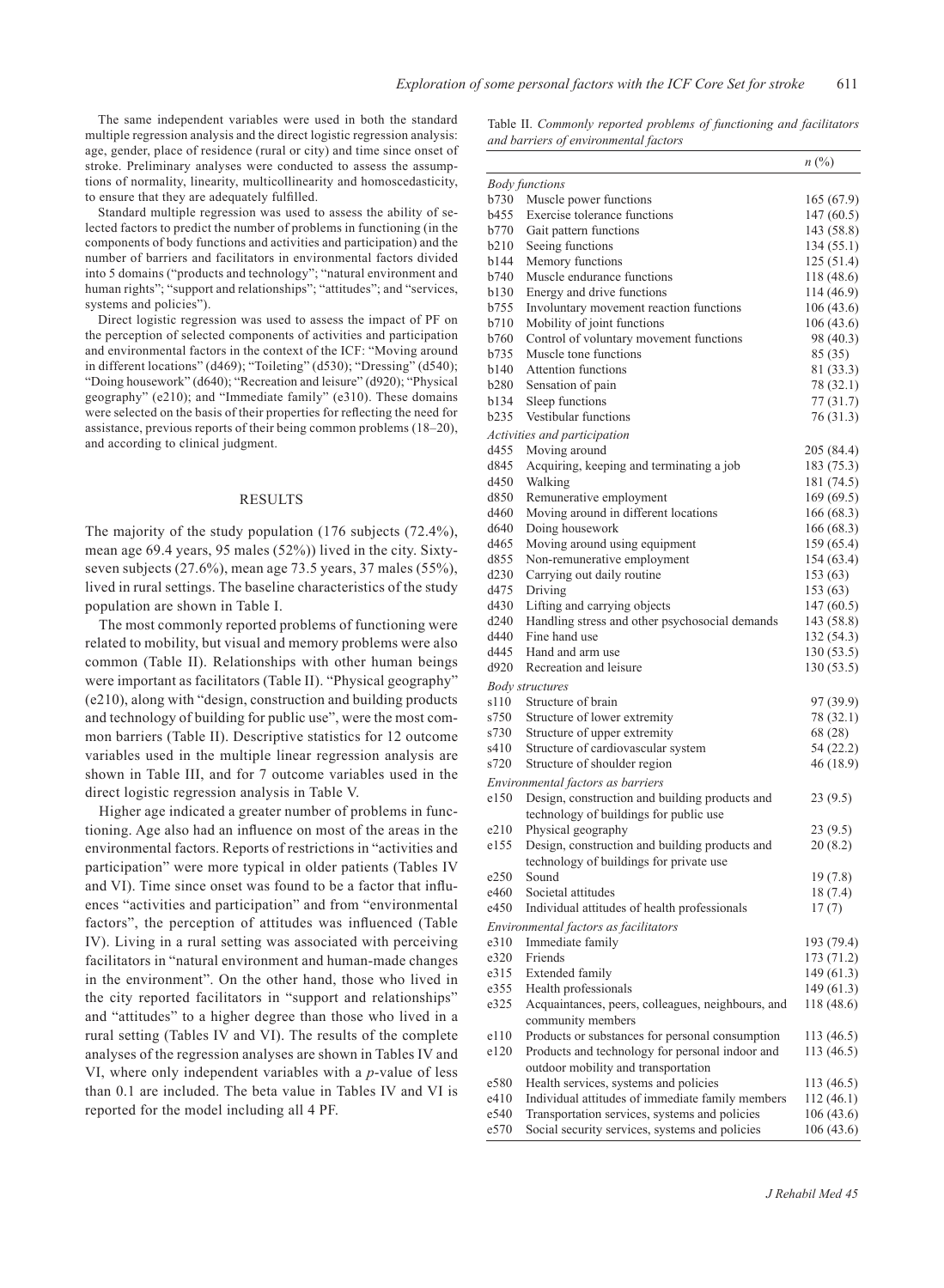### 612 *G. Berzina et al.*

Table III. *Descriptive statistics for outcome variables used in the multiple linear regression analysis*

|                                                                   | Males $(n=129)$ |                 |              | Females $(n=114)$ |                 |               | Total $(n=243)$ |                 |              |
|-------------------------------------------------------------------|-----------------|-----------------|--------------|-------------------|-----------------|---------------|-----------------|-----------------|--------------|
|                                                                   |                 | Mean Median IOR |              |                   | Mean Median IOR |               |                 | Mean Median IOR |              |
| Sum of problems in body functions $(0-59)$                        | 12.6            | 12              | $7 - 16$     | 15.2              | 14              | $10 - 18$     | 13.8            | 13              | $8 - 17$     |
| Sum of problems in activities and participation $(0-59)$          | 19.6            | 18              | $10 - 27$    | 22.4              | 21.5            | $13.8 - 30.2$ | 20.9            | 20              | $12 - 29$    |
| Products and technology $(0-8)$                                   |                 |                 |              |                   |                 |               |                 |                 |              |
| Facilitators                                                      | 1.6             |                 | $0 - 3$      | 2.2               | 2.0             | $0.8 - 4$     | 1.9             | 2               | $0 - 3$      |
| <b>Barriers</b>                                                   | 0.2             | $\theta$        | $\theta$     | 0.3               | $\Omega$        | $\theta$      | 0.3             | $\mathbf{0}$    | $\mathbf{0}$ |
| Natural environment and human-made changes to environment $(0-3)$ |                 |                 |              |                   |                 |               |                 |                 |              |
| Facilitators                                                      | 0.2             | $\theta$        | $\theta$     | 0.2               | $\Omega$        | $\mathbf{0}$  | 0.2             | $\mathbf{0}$    | $\mathbf{0}$ |
| <b>Barriers</b>                                                   | 0.2             | $\theta$        | $\theta$     | 0.2               | $\Omega$        | $\theta$      | 0.2             | $\Omega$        | $\theta$     |
| Support and relationships $(0-7)$                                 |                 |                 |              |                   |                 |               |                 |                 |              |
| Facilitators                                                      | 3.7             | 4               | $2 - 5$      | 3.8               | $\overline{4}$  | $3 - 5$       | 3.78            | 4               | $3 - 5$      |
| <b>Barriers</b>                                                   | 0.2             | $\theta$        | $\theta$     | 0.1               | $\Omega$        | $\theta$      | 0.2             | $\theta$        | $\theta$     |
| Attitudes $(0-9)$                                                 |                 |                 |              |                   |                 |               |                 |                 |              |
| Facilitators                                                      | 2.4             |                 | $0 - 4$      | 1.7               |                 | $0 - 3$       | 2.1             |                 | $0 - 3$      |
| <b>Barriers</b>                                                   | 0.4             | $\mathbf{0}$    | $\mathbf{0}$ | 0.3               | $\Omega$        | $\mathbf{0}$  | 0.5             | $\mathbf{0}$    | $\mathbf{0}$ |
| Services, systems and policies $(0-10)$                           |                 |                 |              |                   |                 |               |                 |                 |              |
| Facilitators                                                      | 2.2             |                 | $0 - 4$      | 3.1               | 3               | $1 - 5$       | 2.6             | $\overline{2}$  | $0 - 4$      |
| <b>Barriers</b>                                                   | 0.4             | $\mathbf{0}$    | $\mathbf{0}$ | 0.2               | $\theta$        | $\mathbf{0}$  | 0.3             | $\mathbf{0}$    | $\mathbf{0}$ |

IQR: interquartile range.

# Discussion

These results suggest that PF, such as age, gender, place of residence and time since onset of stroke, can influence self-perceived functioning and predict barriers and facilitators perceived in dealing with environmental factors defined in the framework of the ICF. Age and gender as socio-demographic environmental factors are mentioned in the definition of PF in the framework of the ICF. Although they are not classified in the ICF, they may influence the domains, as shown in this study. However, factors such as place of residence and time since onset are not mentioned in a review dealing with PF (17), although they are not classified under any other components of the ICF.

The PF model chosen for this study showed an impact on functioning and environmental factors. The 2 highest  $\mathbb{R}^2$  values in this model were for environmental factors (facilitators of "products and technology" and "support and relationships") and number of restrictions in "activities and participation". All other groups analysed also showed statistically significant predictive values. These results may be due to a separation of different domains of environmental factors (because of their diversity), but problems reported in "body functions" and "activities and participation" were counted together under each of these components. Nevertheless, these results are supported by other studies in terms of emphasizing that modifying environmental factors can be beneficial for stroke patients in the chronic phase, while approaches at other levels of individuals' problems are more likely to fail to achieve any satisfactory goal (21–23).

"Physical geography" and "design, construction and building products and technology of building for public use" were

Table IV. *Results of standard multiple regression analysis*

|                                                 |                |                    |                                |          |                              |                  |                 | Beta                          | $p^{**}$ |                     |
|-------------------------------------------------|----------------|--------------------|--------------------------------|----------|------------------------------|------------------|-----------------|-------------------------------|----------|---------------------|
| Sum of problems in body functions               |                |                    | $R^2$ 0.045<br>$p*0.026$       |          | Males vs females             |                  |                 | 0.156                         | 0.016    |                     |
| Sum of problems in activities and participation |                | $R^2$ 0.102        |                                | Time     |                              |                  | 0.219           | 0.001                         |          |                     |
|                                                 |                |                    | $p^*$ < 0.0005                 |          | Age                          |                  |                 | 0.134                         | 0.036    |                     |
|                                                 |                |                    |                                |          | Males vs females             |                  |                 | 0.110                         | 0.077    |                     |
|                                                 |                | Facilitators       |                                |          |                              |                  | <b>Barriers</b> |                               |          |                     |
| Environmental factors                           |                |                    |                                | Beta     | $p^{**}$                     |                  |                 |                               | Beta     | $p^{**}$            |
| Products and technology                         | $\mathbb{R}^2$ | $0.214$ Age        |                                | 0.401    | $<0.0005$ R <sup>2</sup>     |                  | 0.049           | Age                           | $-0.137$ | 0.036               |
|                                                 |                |                    | $p^*$ <0.0005 Males vs females | 0.131    | 0.025                        | $\overline{p}$   | 0.017           | Rural vs city living $-0.199$ |          | 0.006               |
| Natural environment and human-made              | $\mathbb{R}^2$ | 0.042              | Rural vs city living           | $-0.159$ | 0.026                        | $\mathbb{R}^2$   | 0.053           | Age                           | $-0.224$ | 0.001               |
| changes to environment                          | $p^*$          | 0.038              |                                |          |                              | $\boldsymbol{p}$ | 0.012           |                               |          |                     |
| Support and relationships                       | $\mathbb{R}^2$ | 0.119              | Rural vs city living           | 0.320    | $< 0.0005$ R <sup>2</sup>    |                  | 0.076           | Age                           |          | $-0.274 \le 0.0005$ |
|                                                 |                | $p^*$ < 0.0005     |                                |          |                              | $\boldsymbol{p}$ | 0.001           |                               |          |                     |
| Attitudes                                       | $R^2$          | 0.094              | Time                           | 0.194    | 0.005                        | $\mathbb{R}^2$   | 0.090           | Time                          | 0.137    | 0.045               |
|                                                 |                | $p^*$ < 0.0005 Age |                                | $-0.199$ | 0.002                        | $\boldsymbol{D}$ | $< 0.0005$ Age  |                               | $-0.271$ | ${}_{0.0005}$       |
|                                                 |                |                    | Rural vs city living           | 0.127    | 0.068                        |                  |                 |                               |          |                     |
| Services, systems and policies                  | $\mathbb{R}^2$ | 0.098              | Age                            | 0.243    | $\leq 0.0005$ R <sup>2</sup> |                  | 0.049           | Age                           | $-0.189$ | 0.004               |
|                                                 |                |                    | $p^*$ < 0.0005 Male vs Females | 0.152    | 0.016 p                      |                  | 0.017           |                               |          |                     |

\*statistical significance of the model; \*\*statistical significance of each variable of the model.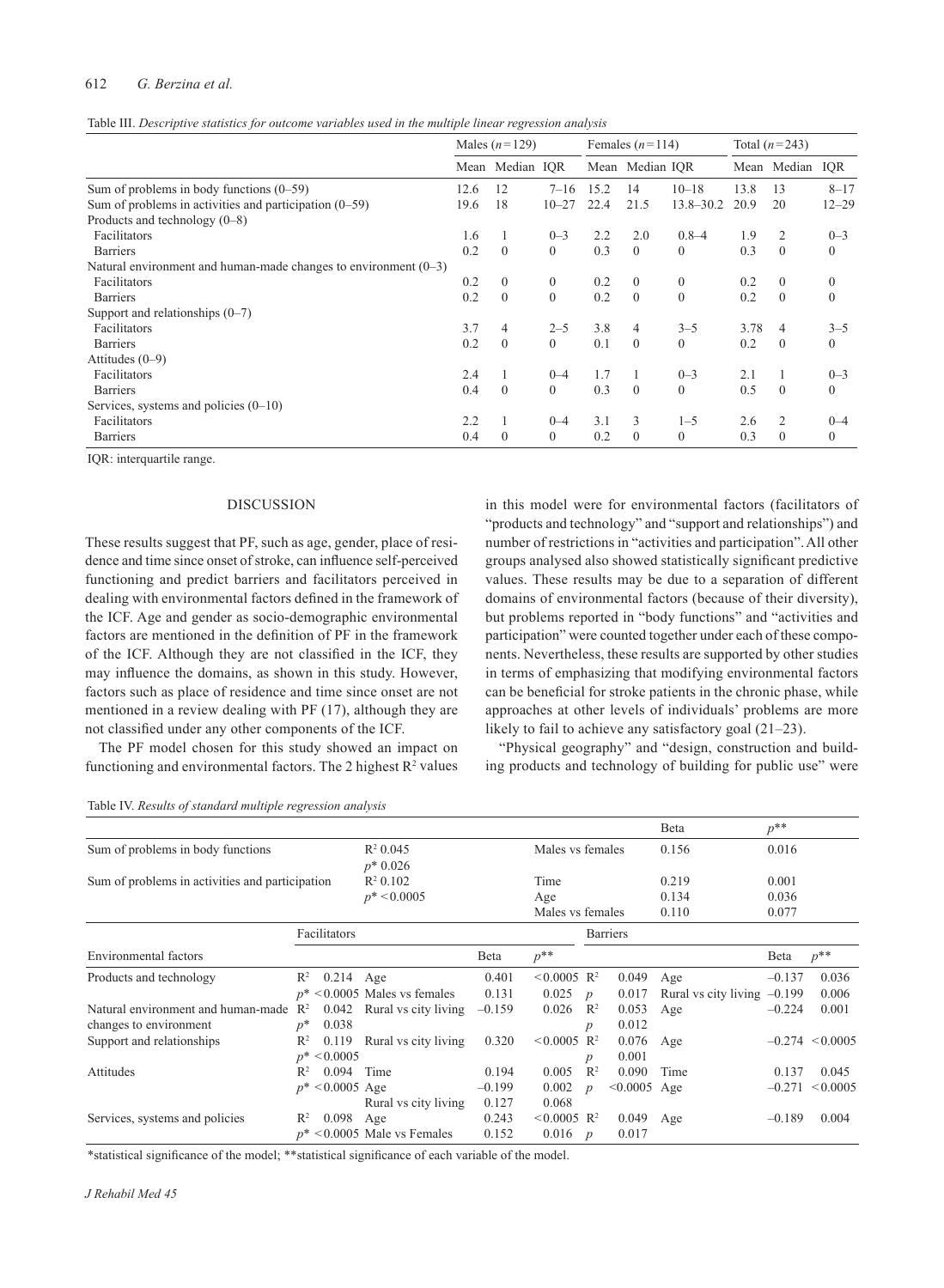Table V. *Descriptive statistics for 7 outcome variables used in the direct logistic regression analysis (5 items of "activities and participation" and 2 of "environmental factors*")

| <b>ICF</b> |                                           | Males | Females Total | $(n=129)$ $(n=114)$ $(n=243)$ |
|------------|-------------------------------------------|-------|---------------|-------------------------------|
|            | code ICF category title                   | n     | n             | n                             |
|            |                                           | 81    | 85            | 166                           |
|            | d460 Moving around in different locations |       |               |                               |
|            | d530 Toileting                            | 32    | 24            | 56                            |
|            | d540 Dressing                             | 49    | 47            | 96                            |
|            | d640 Doing housework                      | 81    | 85            | 166                           |
|            | d920 Recreation and leisure               | 64    | 66            | 130                           |
|            | e210 Physical geography'                  |       |               |                               |
|            | Facilitators                              | 2     | 3             | 5                             |
|            | <b>Barriers</b>                           | 11    | 12            | 23                            |
|            | e310 Immediate family                     |       |               |                               |
|            | Facilitators                              | 101   | 92            | 193                           |
|            | <b>Barriers</b>                           |       | 2             | 6                             |

the most commonly recognized barriers, notwithstanding that neither reached the 10% threshold in this study. These results are unexpected for the category "physical geography", firstly because of the hilly characteristics of the region in which most of the study population lived and, secondly, because the patients in this study mainly come from the same part of Sweden as in the study of Algurén et al. (20), which reported different results. In Algurén et al.'s study of self-reported changes in barriers and facilitators of environmental factors in a similar population of stroke patients in Sweden, 3 months after the stroke more than half of the patients reported that "physical geography" was a problem. However, this cohort of patients had lived longer with their condition after the stroke and, as the environment is persistent and not changeable, after a while patients no longer recognize it as a problem. New experiences and changes in expectations during the post-acute period of stroke can lead to reprioritization, recalibration and reconceptualization, called response shift, of a set of problems that a person meets in his/ her daily life. This, at least, seems to be implied in changes in self-perceived physical function among stroke patients (24).

Seven selected categories were analysed in this study: 5 in the components of "activities and participation" and 2 in environmental factors. The model of PF was found to have highly significant relations to all 5 domains of "activities and participation". For environmental factors, this model was seen to be significant only for barriers in "physical geography" and facilitators for "immediate family", which is understandable, since both "immediate family" as a barrier and "physical geography" as a facilitator are considered only in exceptional cases.

Although this model of PF showed an influence of all the components, domains and categories that were used for analysis, the influence of each single factor and the interaction of these factors differed widely between different components, domains and categories. For example, the domain "moving around in different locations" was found to be influenced only by age, whereas "doing housework" was influenced by a combination of all the factors studied. Also, explained variance between models differed and was rather low for components such as "body functions" and "natural environment and humanmade changes to environment". This result is not unexpected, as most variance in functioning is explained by underlying health condition and its impairments.

Age was found to have the greatest influence of all the components, domains and categories of the ICF studied. While the most common problems in "body functions" and "activities and participation" were related to mobility, components of functioning reach beyond that. Age was shown to influence a number of problems and all of the chosen categories of "activities and participation" and almost all the domains of

ICF code ICF category title *p*\* Beta *p*\*\* OR 95% CI for OR Lower Upper d460 Moving around in different locations  $\leq 0.0005$  Age  $\leq 0.0005$   $\leq 0.0005$   $\leq 0.0005$   $\leq 0.001$   $\leq 0.0033$   $\leq 1.011$   $\leq 1.001$   $\leq 1.021$ d530 Toileting <0.0005 Time 0.011 0.033 1.011 1.001 1.021 Age 0.047 0.002 1.048 1.017 1.080 Males vs females  $-0.583$  0.090 0.558 0.285 1.094 Rural vs city living –0.817 0.033 0.442 0.208 0.938 d540 Dressing  $\leq 0.0005$  Time  $0.010$  0.049 1.010 1.000 1.019 Age 0.036 0.003 1.013 1.013 1.062 Rural vs city living –1.038 0.003 0.354 0.177 0.709 d640 Doing housework  $\leq 0.0005$  Time  $\leq 0.018$  0.018 0.022 1.018 1.003 1.033 1.033<br>Age 0.003 0.003 1.036 1.013 1.060 Age 0.036 0.003 1.036 1.013 1.060 Males vs females  $0.660$   $0.043$   $1.935$   $1.021$   $3.669$ Rural vs city living –1.036 0.013 0.241 0.078 0.740  $d920$  Recreation and leisure  $d920$   $d929$   $0.008$   $1.029$   $1.007$   $1.052$ Rural vs city living –1.027 0.023 0.358 0.148 0.867 e210 Physical geography' Facilitators 0.054 Barriers 0.016 Rural vs city living –1.519 0.004 0.219 0.079 0.608 e310 Immediate family Facilitators 0.001 Age 0.039 0.022 1.042 1.040 1.075<br>Rural vs city living 2.110 0.000 8.251 2.860 23.801 Rural vs city living Barriers 0.470

Table VI. *Results of direct logistic analysis for 7 chosen domains of the ICF (5 items of "activities and participation" and 2 of "environmental factors")*

\*statistical significance of the model; \*\*statistical significance of each variable of the model.

ICF: International Classification of Functioning, Disability and Health; OR: odds ratio; CI: confidence interval.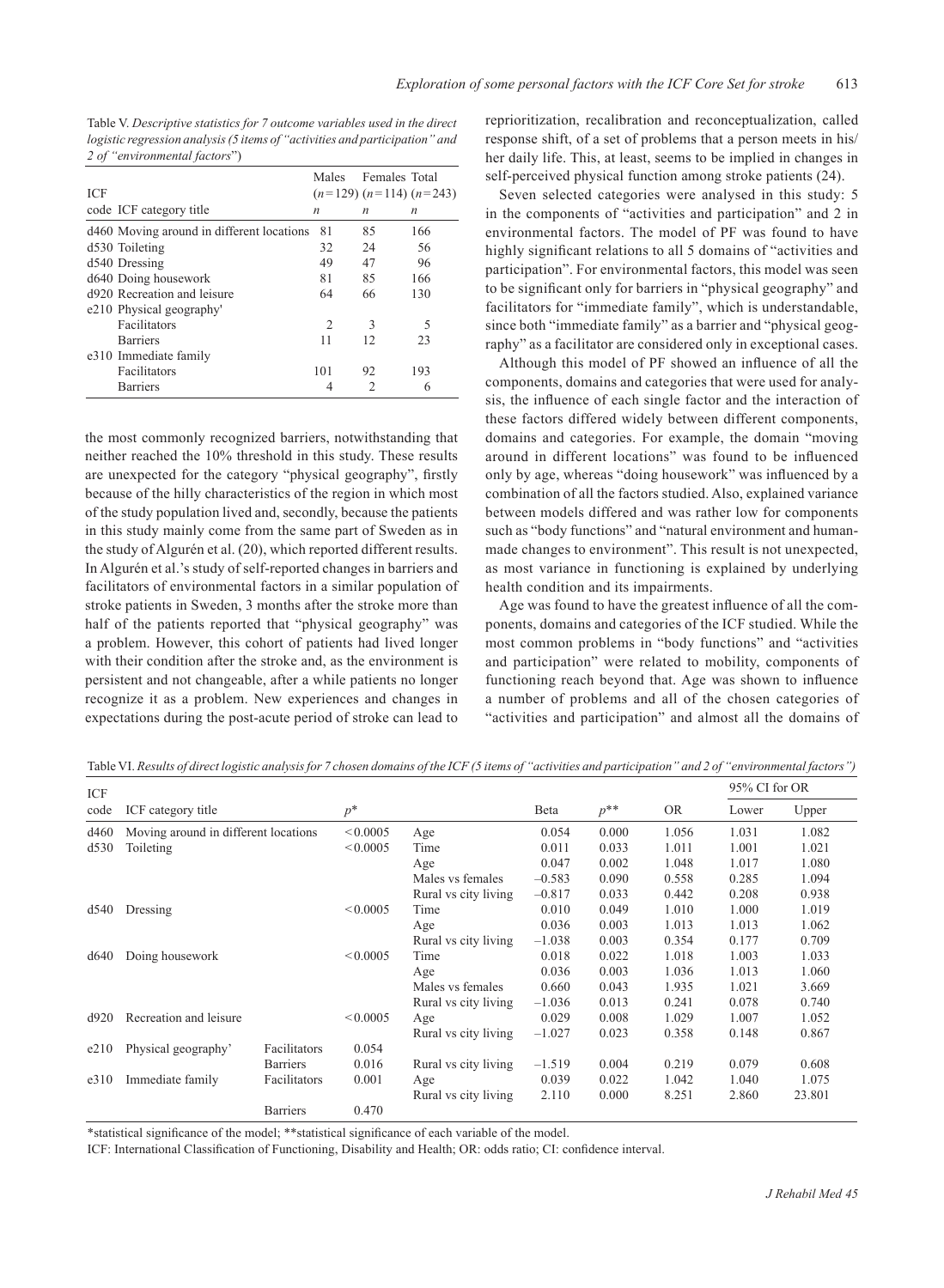environmental factors, except for the reporting of a "physical geography" as a barrier. Reporting restrictions in "activities and participation" was more typical in older patients, while reporting barriers in "natural environment and human-made changes to environment", "support and relationships" and both facilitators and barriers in "products and technology" and "attitudes" were more common among younger patients. Several studies have shown the importance of age as a factor in the functional outcome of stroke (25–27).

Some studies explain gender differences in stroke outcome by a greater mean age in women who have a first-ever stroke (28, 29) and by a lower level of consciousness on admission (29). However, there are findings in studies based on the Swedish stroke population that suggest that there are certain differences that might be explained by biological, epidemiological and clinical differences (30). It is worth mentioning that most of the differences considered to be gender-specific are assessed using self-perceived questionnaires (31, 32). In our study, gender has shown some relation to functioning, where more problems are reported by males, unlike the studies mentioned above (28–32) in which men had been prone to have a better outcome. One possible explanation for this association of "doing housework" and gender, where every woman reported this as a problem, while only two men reported the same, could be that gender plays a role in social distinction.

Rural and urban disparities have been underlined for stroke management (33) because of the accessibility of healthcare (34), although there is evidence that differences in functional outcome are related to receiving organized stroke care rather than any other reason (35). Still, according to data in the Swedish Stroke register, nearly all persons who require treatment in a stroke unit do receive that treatment (36). It may be thought that living in a rural region or in a city makes a great difference in daily living, society and the physical environment, and can offer unique previous experience that can lead to a different treatment of a person's condition, skills and environment. This can greatly affect functioning at different levels (37). Nevertheless, having facilitators in "natural environment and human-made changes in environment" was reported more often by those living in a rural setting, but facilitators in "support and relationships" and "attitudes" reported by those living in a city is not an expected result. Categories in "activities and participation" ("toileting", "dressing", "doing housework" and "recreation and leisure") were influenced by place of residence, indicating that those who lived in the city more often recognized this as a problem, which also indicates a diversity that is related to subjective reasons (such as self-image and demands) rather than to objective barriers in the environment. The odds of perceiving "physical geography" as a barrier was 4.6 times higher among people who lived in the city. This phenomenon could be explained by differences in the objective geography of the place of residence, or by different personal attitudes to the environment. "Immediate family" as a facilitator was mentioned much more often by those who lived in a rural setting. In rural areas, a person could be much more closely connected to the family than may be the case in the city when the family does not live in the near vicinity or where other care providers are available.

Time since onset was found to be a factor that influences only two groups analysed in this study, where the longer the time that had elapsed since the stroke event, the smaller was the possibility to recognize "activities and participation" as a problem or "attitudes" as facilitators or barriers. However, this factor showed some influence on "dressing", "toileting" and "doing housework", which tended to increase with time. Most of the existing evidence shows that the most effective time for rehabilitation is the first 6 months after the stroke, although it is reported that some patients can also gain skills after this period (38). As mentioned above, there is some evidence that the domains that persons with disabilities report as being problems can change with time (24, 39). The results of this study suggest that time since onset of stroke of longer than 6 months can influence activities and participation. As this is a cross-sectional study, there is a probability that this is either due to a shift in perception or to results reported by chance.

Participants were included in this study using convenience sampling for people who were connected to rehabilitation facilities and had received rehabilitation at some time after their stroke. The study population was approximately 5 years younger than the stroke population in Sweden at that time (40). Both of these facts indicate limitations in the representativeness of the population. A further limitation is that, for the ICF, qualifiers are intended to denote the extent of the problem, but this does not satisfy the criteria for reliable measurement. To avoid analysing data that would not represent actual changes in components of the ICF, the data were dichotomized. Thus, the results show the possibility of having or of not having a problem in a certain domain of functioning by the facilitators or barriers that are reported, or of having a number of problems below these levels. This does not say anything about the extent of the problem. Country of birth, as an aspect of PF, was expected to play a role in the perception of functioning and environmental factors. The number of persons born outside Sweden was lower in this cohort than one would expect and was insufficient for reliable statistical analysis.

All 4 of the socio-demographic factors selected in this study contribute to the conditions that make up individual experience based on assigned social roles. These were shown to have an influence on functioning and environmental factors. There are probably many other PF, that have not yet been investigated, that will be found to play an important role in functioning and in different aspects of rehabilitation. The identification of more factors will enhance possibilities for improving patient-centred care.

In conclusion, PF, such as age, gender, place of residence and time since onset of stroke, have a predictive value for functioning and environmental factors in the chronic phase after stroke. These influence self-perceived functional outcome and environmental factors in terms of being barriers or facilitators. Further research is required to elucidate the interaction between different parts of the ICF (functioning and contextual factors), and in particular to investigate other PF that may have a signifficant impact on functioning.